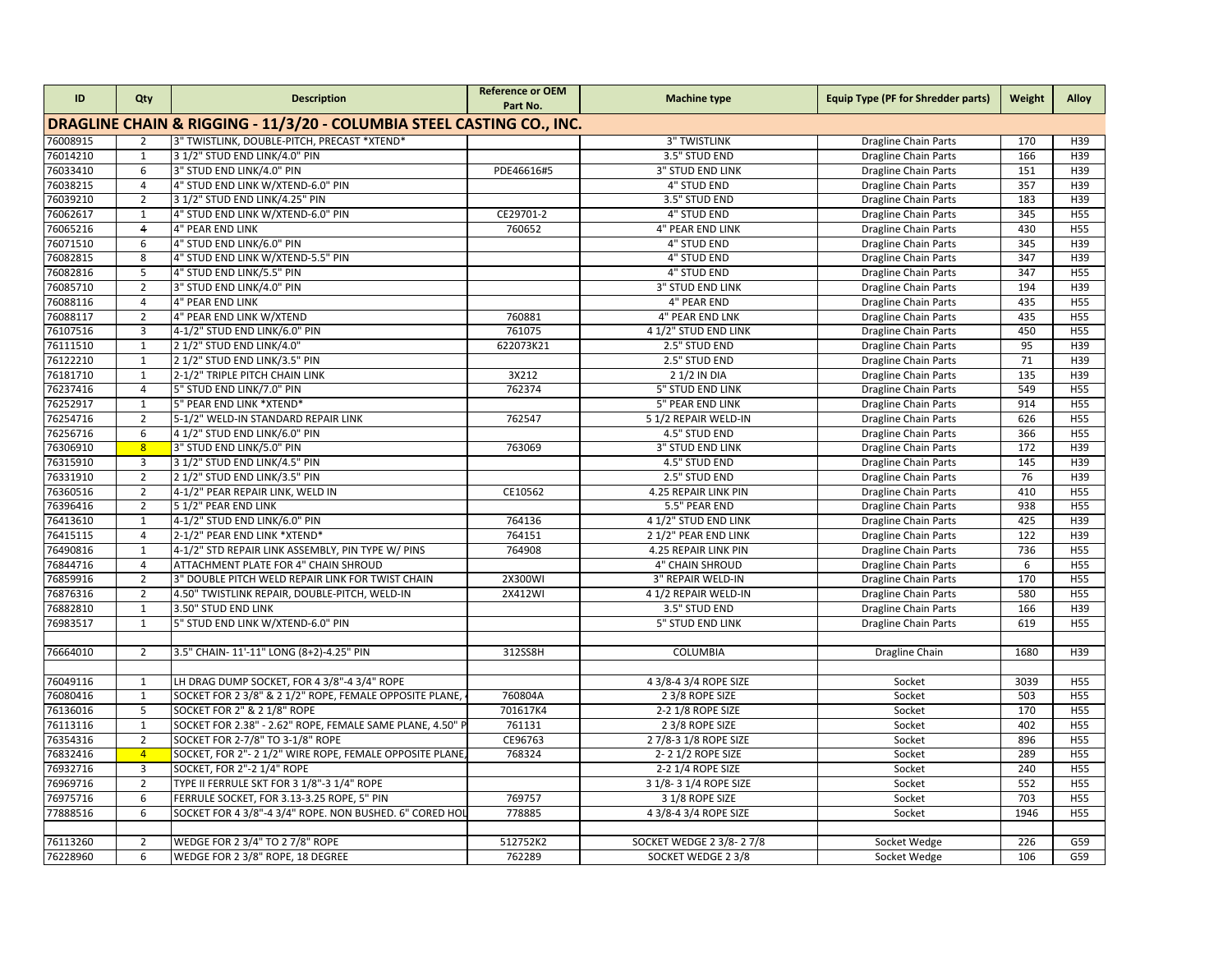| 768121<br>76812160<br>$\overline{2}$<br>WEDGE 4.38 - 4.50 ROPE, 18 DEGREE, WITH HAMMER DETENT<br>SOCKET WEDGE 4 1/2<br>Socket Wedge<br>622<br>G59<br>768343<br>580<br>76834360<br>WEDGE 4.00-4.38" ROPE, 18.5 DEGREE<br>SOCKET WEDGE 4.0<br>G59<br>$\overline{4}$<br>Socket Wedge<br>76075916<br>5<br>SWIVEL LINK, MALE -FEMALE, 4.75" PINS<br>446-C-248A<br><b>SWIVEL LINKS</b><br>Swivel Link<br>259<br><b>H55</b><br>76138716<br>$\overline{7}$<br>105<br>SWIVEL LINK / MALE-MALE / 3.50" PINS<br>603512K3<br><b>SWIVEL LINKS</b><br><b>H55</b><br>Swivel Link<br>76238216<br>$\overline{2}$<br>SWIVEL LINK, MALE -FEMALE, 6.00" PINS<br>762382<br>951<br><b>SWIVEL LINKS</b><br>Swivel Link<br>H55<br>76362516<br>SWIVEL LINK, MALE -FEMALE, 6.00" PINS<br>763625<br><b>SWIVEL LINKS</b><br>Swivel Link<br>657<br>H55<br>$\mathbf{1}$<br>76372016<br>$\overline{3}$<br>CD12195-6B7 SPL<br><b>SWIVEL LINKS</b><br>783<br><b>H55</b><br>SWIVEL LINK, MALE -FEMALE, 6.00" PINS<br>Swivel Link<br>$\overline{2}$<br>76462916<br>SWIVEL LINK- 4.25" PINS<br><b>SWIVEL LINKS</b><br>346<br><b>H55</b><br>Swivel Link<br>76467616<br>506<br>$\overline{2}$<br>SWIVEL LINK, MALE -FEMALE, 4.25" PINS<br>764676<br><b>SWIVEL LINKS</b><br><b>H55</b><br>Swivel Link<br>76807616<br>3<br>160<br><b>H55</b><br>SWIVEL LINK, TYPE II - OFFSET<br><b>SWIVEL LINKS</b><br>Swivel Link<br>76834016<br>$\overline{2}$<br>SWIVEL LINK, TYPE I<br>PDE51234-2B-A<br><b>SWIVEL LINKS</b><br>Swivel Link<br>614<br><b>H55</b><br>76835716<br>SWIVEL LINK TYPE II *USE ID 76970116*<br>540<br>4<br><b>SWIVEL LINKS</b><br>Swivel Link<br>H55<br>76854416<br>SWIVEL LINK/5" & 4 1/4" PINS<br>506<br>$\mathbf{1}$<br>768544<br><b>SWIVEL LINKS</b><br><b>Swivel Link</b><br><b>H55</b><br>76854616<br>$\overline{2}$<br>SWIVEL LINK/BUSHED FOR 4 1/4" PIN<br>768546<br>331<br>H <sub>55</sub><br><b>SWIVEL LINKS</b><br>Swivel Link<br>76854716<br>$\overline{2}$<br><b>SWIVEL LINKS</b><br>265<br><b>H55</b><br>SWIVEL LINK, TYPE II, BUSHED FOR 4.25" PINS<br>Swivel Link<br>76869316<br>$\overline{2}$<br>255<br>H <sub>55</sub><br>SWIVEL LINK TYPE II W/SWIVEL BALL<br><b>SWIVEL LINKS</b><br>Swivel Link<br>76878916<br>221<br><b>H55</b><br>3<br>SWIVEL LINK TYPE II<br><b>SWIVEL LINKS</b><br>Swivel Link<br>76897516<br>$\overline{2}$<br>658<br>SWIVEL LINK / MALE-MALE / 6" & 7" PINS<br>768975<br><b>SWIVEL LINKS</b><br><b>H55</b><br>Swivel Link<br>$\overline{2}$<br>737<br>76969116<br><b>SWIVEL LINK TYPE II</b><br><b>SWIVEL LINKS</b><br><b>H55</b><br>Swivel Link<br>76970616<br>769706<br>$\mathbf{1}$<br>SWIVEL LINK-MALE-MALE- 5" PIN<br><b>SWIVEL LINKS</b><br>Swivel Link<br>511<br><b>H55</b><br>77871316<br>$\overline{2}$<br>SWIVEL LINK-MALE-FEMALE-BUSHED FOR 5" & 6" PIN<br>778713<br>619<br><b>H55</b><br><b>SWIVEL LINKS</b><br>Swivel Link<br>76004917<br>DRAG CLEVIS, 6" PIN DIA. * XTEND*, 8.75" FEMALE OPENING<br>760049<br><b>CLEVISES</b><br>147<br>3<br>Clevis<br><b>H55</b><br>76075716<br>5<br>923<br>SHACKLE, 7" PIN DIA., 12" FEMALE OPENING<br>216-C-305<br><b>CLEVISES</b><br>Clevis<br><b>H55</b><br>76113616<br>$\overline{2}$<br>CLEVIS, 5 1/2" PIN DIA.<br>721846K3<br>368<br><b>CLEVISES</b><br>Clevis<br><b>H55</b><br>76138616<br>$\ddagger$<br>CLEVIS, 3" PIN DIA. *USE H39*<br>*DNC*<br>614551K2 HD<br><b>CLEVISES</b><br>Clevis<br>40<br><b>H55</b><br>$\overline{4}$<br>869<br><b>H55</b><br>76218916<br>DUMP BLOCK CLEVIS, 3" PIN DIA.<br>627066K1<br><b>CLEVISES</b><br>Clevis<br>76225016<br>$\overline{2}$<br><b>CLEVISES</b><br>653<br>CLEVIS, 6" PIN DIA.<br>809443K2<br>Clevis<br><b>H55</b><br>76233516<br>CLEVIS, 7" PIN DIA.<br>717793K1X<br><b>CLEVISES</b><br>910<br><b>H55</b><br>1<br>Clevis<br>76491316<br>$\mathbf{1}$<br>3 WAY HOIST CLEVIS WITH DUMP LUG, 7" PIN HOIST, 6" PIN CI<br>764913<br><b>CLEVISES</b><br>Clevis<br>2473<br><b>H55</b><br>76056764<br>11<br>4.25" PIN BUSHING<br>760567<br><b>BUSHINGS</b><br><b>Bushings</b><br>17<br>L98<br>76066464<br>$\mathbf{1}$<br>760664<br><b>BUSHINGS</b><br>18<br>L98<br>6.00" PIN BUSHING<br><b>Bushings</b><br>76411264<br>4.25" PIN BUSHING<br>764112A<br><b>BUSHINGS</b><br>$\overline{7}$<br>L98<br>$\mathbf{1}$<br><b>Bushings</b><br>76950564<br>769505<br>11<br>L98<br>$\mathbf{1}$<br>6.00" PIN BUSHING<br><b>BUSHINGS</b><br><b>Bushings</b><br>76985664<br>10<br>BUSHING 6.125 ID X 9.000 OD X 3.94 LG X .500 OFFSET<br><b>BUSHINGS</b><br>38<br>L98<br>Dragline Rigging<br>76992964<br>4.25" PIN BUSHING<br>769929<br><b>BUSHINGS</b><br>5<br>L98<br>$\mathbf{1}$<br><b>Bushings</b><br>76035617<br>3<br>HITCH EXTENSION *XTEND*<br>PDE 46763#2<br>HITCH EXTENSION<br>1877<br><b>Dragline Rigging</b><br>H <sub>55</sub><br>76110710<br>DUMP BLOCK CONNECTING LINK, 2.75" PINS<br>619634-K-2<br>60-78 YARD BUCKET<br>122<br>H39<br>1<br>Dragline Rigging<br>76119816<br>761198<br>931<br>$\mathbf{1}$<br>EQUALIZER BAR, 6" MIDDLE PIN, 5" OUTER PINS<br><b>EQUALIZER</b><br><b>H55</b><br><b>Dragline Rigging</b><br>76167810<br>$\overline{2}$<br>CB20810<br>39<br>H39<br><b>SWIVEL BALL</b><br><b>SWIVEL BLL</b><br><b>Dragline Rigging</b><br>76229016<br>$\overline{2}$<br><b>ANCHOR PLATE w/5" BUSHINGS</b><br>809156K/K1<br><b>BUCYRUS</b><br>673<br><b>H55</b><br><b>Dragline Rigging</b><br>EQUALIZER SWIVEL LINK, TWISTED, FEMALE OPENING 8.75" &<br><b>MISC</b><br>735<br>H55<br>76364816<br>$\overline{2}$<br>763648LH<br><b>Dragline Rigging</b><br>76462016<br>$\overline{2}$<br>TRUNNION LINK W/BUSHING, 8" TRUNNION PIN, 4.38" HOIST<br>764620<br>TRUNNION LINKS B.E.<br>685<br><b>H55</b><br><b>Dragline Rigging</b><br>76462116<br>$\overline{2}$<br><b>EQUALIZER BAR -- TYPE II</b><br><b>DRAG</b><br>680<br>H55<br><b>Dragline Rigging</b><br>$\overline{2}$<br>76463516<br><b>EQUALIZER BAR-TYPE II</b><br>763635<br><b>EQUALIZER</b><br>655<br><b>H55</b><br><b>Dragline Rigging</b><br>76467116<br>$\mathbf{1}$<br>EQUALIZER LINK, FEMALE OPENINGS 9.63", OPP PLANE, 7" PIN<br>764671<br><b>EQUALIZER</b><br>1562<br><b>H55</b><br><b>Dragline Rigging</b><br>768405<br>H55<br>76840516<br>$\overline{2}$<br>DRAG-DUMP, OPP PLANE, 4.25" DUMP LUG PIN, 5" & 6" DRAG<br><b>DRAG LINK</b><br>635<br><b>Dragline Rigging</b><br>4187<br>76887716<br>$\overline{2}$<br>48" DUMP BLOCK ASSY/OPP PL/4.25" PIN/13" GRIP/ARMOR BI<br>768877<br><b>48" DUMP BLOCKS</b><br><b>H55</b><br><b>Dragline Rigging</b><br>76910210<br>SHEAVE, FOR 40" DUMP BLOCK/2.75" ROPE<br>769102<br><b>40" DUMP BLOCKS</b><br>780<br>H39<br>$\mathbf{1}$ | 76359560 | 1 | WEDGE FOR 3 1/4" ROPE, 18 DEGREE | 763595 | SOCKET WEDGE 3 1/4 | Socket Wedge            | 253 | G59 |
|---------------------------------------------------------------------------------------------------------------------------------------------------------------------------------------------------------------------------------------------------------------------------------------------------------------------------------------------------------------------------------------------------------------------------------------------------------------------------------------------------------------------------------------------------------------------------------------------------------------------------------------------------------------------------------------------------------------------------------------------------------------------------------------------------------------------------------------------------------------------------------------------------------------------------------------------------------------------------------------------------------------------------------------------------------------------------------------------------------------------------------------------------------------------------------------------------------------------------------------------------------------------------------------------------------------------------------------------------------------------------------------------------------------------------------------------------------------------------------------------------------------------------------------------------------------------------------------------------------------------------------------------------------------------------------------------------------------------------------------------------------------------------------------------------------------------------------------------------------------------------------------------------------------------------------------------------------------------------------------------------------------------------------------------------------------------------------------------------------------------------------------------------------------------------------------------------------------------------------------------------------------------------------------------------------------------------------------------------------------------------------------------------------------------------------------------------------------------------------------------------------------------------------------------------------------------------------------------------------------------------------------------------------------------------------------------------------------------------------------------------------------------------------------------------------------------------------------------------------------------------------------------------------------------------------------------------------------------------------------------------------------------------------------------------------------------------------------------------------------------------------------------------------------------------------------------------------------------------------------------------------------------------------------------------------------------------------------------------------------------------------------------------------------------------------------------------------------------------------------------------------------------------------------------------------------------------------------------------------------------------------------------------------------------------------------------------------------------------------------------------------------------------------------------------------------------------------------------------------------------------------------------------------------------------------------------------------------------------------------------------------------------------------------------------------------------------------------------------------------------------------------------------------------------------------------------------------------------------------------------------------------------------------------------------------------------------------------------------------------------------------------------------------------------------------------------------------------------------------------------------------------------------------------------------------------------------------------------------------------------------------------------------------------------------------------------------------------------------------------------------------------------------------------------------------------------------------------------------------------------------------------------------------------------------------------------------------------------------------------------------------------------------------------------------------------------------------------------------------------------------------------------------------------------------------------------------------------------------------------------------------------------------------------------------------------------------------------------------------------------------------------------------------------------------------------------------------------------------------------------------------------------------------------------------------------------------------------------------------------------------------------------------------------------------------------------------------------------------------------------------------------------------------------------------------------------------------------------------------------------------------------------------------------------------------------------------------------------------------------------------------------------------------------------------------------------------------------------------------------------------------------------------------------------------------------------------------------------------------------------------------------------------------------------------------------------------------------------------------------------------------------------------------------------------------------------------------------------------------------------------------------------------------------------------------------------------|----------|---|----------------------------------|--------|--------------------|-------------------------|-----|-----|
|                                                                                                                                                                                                                                                                                                                                                                                                                                                                                                                                                                                                                                                                                                                                                                                                                                                                                                                                                                                                                                                                                                                                                                                                                                                                                                                                                                                                                                                                                                                                                                                                                                                                                                                                                                                                                                                                                                                                                                                                                                                                                                                                                                                                                                                                                                                                                                                                                                                                                                                                                                                                                                                                                                                                                                                                                                                                                                                                                                                                                                                                                                                                                                                                                                                                                                                                                                                                                                                                                                                                                                                                                                                                                                                                                                                                                                                                                                                                                                                                                                                                                                                                                                                                                                                                                                                                                                                                                                                                                                                                                                                                                                                                                                                                                                                                                                                                                                                                                                                                                                                                                                                                                                                                                                                                                                                                                                                                                                                                                                                                                                                                                                                                                                                                                                                                                                                                                                                                                                                                                                                                                                                                                                                                                                                                                                                                                                                                                                                                                                                                                                           |          |   |                                  |        |                    |                         |     |     |
|                                                                                                                                                                                                                                                                                                                                                                                                                                                                                                                                                                                                                                                                                                                                                                                                                                                                                                                                                                                                                                                                                                                                                                                                                                                                                                                                                                                                                                                                                                                                                                                                                                                                                                                                                                                                                                                                                                                                                                                                                                                                                                                                                                                                                                                                                                                                                                                                                                                                                                                                                                                                                                                                                                                                                                                                                                                                                                                                                                                                                                                                                                                                                                                                                                                                                                                                                                                                                                                                                                                                                                                                                                                                                                                                                                                                                                                                                                                                                                                                                                                                                                                                                                                                                                                                                                                                                                                                                                                                                                                                                                                                                                                                                                                                                                                                                                                                                                                                                                                                                                                                                                                                                                                                                                                                                                                                                                                                                                                                                                                                                                                                                                                                                                                                                                                                                                                                                                                                                                                                                                                                                                                                                                                                                                                                                                                                                                                                                                                                                                                                                                           |          |   |                                  |        |                    |                         |     |     |
|                                                                                                                                                                                                                                                                                                                                                                                                                                                                                                                                                                                                                                                                                                                                                                                                                                                                                                                                                                                                                                                                                                                                                                                                                                                                                                                                                                                                                                                                                                                                                                                                                                                                                                                                                                                                                                                                                                                                                                                                                                                                                                                                                                                                                                                                                                                                                                                                                                                                                                                                                                                                                                                                                                                                                                                                                                                                                                                                                                                                                                                                                                                                                                                                                                                                                                                                                                                                                                                                                                                                                                                                                                                                                                                                                                                                                                                                                                                                                                                                                                                                                                                                                                                                                                                                                                                                                                                                                                                                                                                                                                                                                                                                                                                                                                                                                                                                                                                                                                                                                                                                                                                                                                                                                                                                                                                                                                                                                                                                                                                                                                                                                                                                                                                                                                                                                                                                                                                                                                                                                                                                                                                                                                                                                                                                                                                                                                                                                                                                                                                                                                           |          |   |                                  |        |                    |                         |     |     |
|                                                                                                                                                                                                                                                                                                                                                                                                                                                                                                                                                                                                                                                                                                                                                                                                                                                                                                                                                                                                                                                                                                                                                                                                                                                                                                                                                                                                                                                                                                                                                                                                                                                                                                                                                                                                                                                                                                                                                                                                                                                                                                                                                                                                                                                                                                                                                                                                                                                                                                                                                                                                                                                                                                                                                                                                                                                                                                                                                                                                                                                                                                                                                                                                                                                                                                                                                                                                                                                                                                                                                                                                                                                                                                                                                                                                                                                                                                                                                                                                                                                                                                                                                                                                                                                                                                                                                                                                                                                                                                                                                                                                                                                                                                                                                                                                                                                                                                                                                                                                                                                                                                                                                                                                                                                                                                                                                                                                                                                                                                                                                                                                                                                                                                                                                                                                                                                                                                                                                                                                                                                                                                                                                                                                                                                                                                                                                                                                                                                                                                                                                                           |          |   |                                  |        |                    |                         |     |     |
|                                                                                                                                                                                                                                                                                                                                                                                                                                                                                                                                                                                                                                                                                                                                                                                                                                                                                                                                                                                                                                                                                                                                                                                                                                                                                                                                                                                                                                                                                                                                                                                                                                                                                                                                                                                                                                                                                                                                                                                                                                                                                                                                                                                                                                                                                                                                                                                                                                                                                                                                                                                                                                                                                                                                                                                                                                                                                                                                                                                                                                                                                                                                                                                                                                                                                                                                                                                                                                                                                                                                                                                                                                                                                                                                                                                                                                                                                                                                                                                                                                                                                                                                                                                                                                                                                                                                                                                                                                                                                                                                                                                                                                                                                                                                                                                                                                                                                                                                                                                                                                                                                                                                                                                                                                                                                                                                                                                                                                                                                                                                                                                                                                                                                                                                                                                                                                                                                                                                                                                                                                                                                                                                                                                                                                                                                                                                                                                                                                                                                                                                                                           |          |   |                                  |        |                    |                         |     |     |
|                                                                                                                                                                                                                                                                                                                                                                                                                                                                                                                                                                                                                                                                                                                                                                                                                                                                                                                                                                                                                                                                                                                                                                                                                                                                                                                                                                                                                                                                                                                                                                                                                                                                                                                                                                                                                                                                                                                                                                                                                                                                                                                                                                                                                                                                                                                                                                                                                                                                                                                                                                                                                                                                                                                                                                                                                                                                                                                                                                                                                                                                                                                                                                                                                                                                                                                                                                                                                                                                                                                                                                                                                                                                                                                                                                                                                                                                                                                                                                                                                                                                                                                                                                                                                                                                                                                                                                                                                                                                                                                                                                                                                                                                                                                                                                                                                                                                                                                                                                                                                                                                                                                                                                                                                                                                                                                                                                                                                                                                                                                                                                                                                                                                                                                                                                                                                                                                                                                                                                                                                                                                                                                                                                                                                                                                                                                                                                                                                                                                                                                                                                           |          |   |                                  |        |                    |                         |     |     |
|                                                                                                                                                                                                                                                                                                                                                                                                                                                                                                                                                                                                                                                                                                                                                                                                                                                                                                                                                                                                                                                                                                                                                                                                                                                                                                                                                                                                                                                                                                                                                                                                                                                                                                                                                                                                                                                                                                                                                                                                                                                                                                                                                                                                                                                                                                                                                                                                                                                                                                                                                                                                                                                                                                                                                                                                                                                                                                                                                                                                                                                                                                                                                                                                                                                                                                                                                                                                                                                                                                                                                                                                                                                                                                                                                                                                                                                                                                                                                                                                                                                                                                                                                                                                                                                                                                                                                                                                                                                                                                                                                                                                                                                                                                                                                                                                                                                                                                                                                                                                                                                                                                                                                                                                                                                                                                                                                                                                                                                                                                                                                                                                                                                                                                                                                                                                                                                                                                                                                                                                                                                                                                                                                                                                                                                                                                                                                                                                                                                                                                                                                                           |          |   |                                  |        |                    |                         |     |     |
|                                                                                                                                                                                                                                                                                                                                                                                                                                                                                                                                                                                                                                                                                                                                                                                                                                                                                                                                                                                                                                                                                                                                                                                                                                                                                                                                                                                                                                                                                                                                                                                                                                                                                                                                                                                                                                                                                                                                                                                                                                                                                                                                                                                                                                                                                                                                                                                                                                                                                                                                                                                                                                                                                                                                                                                                                                                                                                                                                                                                                                                                                                                                                                                                                                                                                                                                                                                                                                                                                                                                                                                                                                                                                                                                                                                                                                                                                                                                                                                                                                                                                                                                                                                                                                                                                                                                                                                                                                                                                                                                                                                                                                                                                                                                                                                                                                                                                                                                                                                                                                                                                                                                                                                                                                                                                                                                                                                                                                                                                                                                                                                                                                                                                                                                                                                                                                                                                                                                                                                                                                                                                                                                                                                                                                                                                                                                                                                                                                                                                                                                                                           |          |   |                                  |        |                    |                         |     |     |
|                                                                                                                                                                                                                                                                                                                                                                                                                                                                                                                                                                                                                                                                                                                                                                                                                                                                                                                                                                                                                                                                                                                                                                                                                                                                                                                                                                                                                                                                                                                                                                                                                                                                                                                                                                                                                                                                                                                                                                                                                                                                                                                                                                                                                                                                                                                                                                                                                                                                                                                                                                                                                                                                                                                                                                                                                                                                                                                                                                                                                                                                                                                                                                                                                                                                                                                                                                                                                                                                                                                                                                                                                                                                                                                                                                                                                                                                                                                                                                                                                                                                                                                                                                                                                                                                                                                                                                                                                                                                                                                                                                                                                                                                                                                                                                                                                                                                                                                                                                                                                                                                                                                                                                                                                                                                                                                                                                                                                                                                                                                                                                                                                                                                                                                                                                                                                                                                                                                                                                                                                                                                                                                                                                                                                                                                                                                                                                                                                                                                                                                                                                           |          |   |                                  |        |                    |                         |     |     |
|                                                                                                                                                                                                                                                                                                                                                                                                                                                                                                                                                                                                                                                                                                                                                                                                                                                                                                                                                                                                                                                                                                                                                                                                                                                                                                                                                                                                                                                                                                                                                                                                                                                                                                                                                                                                                                                                                                                                                                                                                                                                                                                                                                                                                                                                                                                                                                                                                                                                                                                                                                                                                                                                                                                                                                                                                                                                                                                                                                                                                                                                                                                                                                                                                                                                                                                                                                                                                                                                                                                                                                                                                                                                                                                                                                                                                                                                                                                                                                                                                                                                                                                                                                                                                                                                                                                                                                                                                                                                                                                                                                                                                                                                                                                                                                                                                                                                                                                                                                                                                                                                                                                                                                                                                                                                                                                                                                                                                                                                                                                                                                                                                                                                                                                                                                                                                                                                                                                                                                                                                                                                                                                                                                                                                                                                                                                                                                                                                                                                                                                                                                           |          |   |                                  |        |                    |                         |     |     |
|                                                                                                                                                                                                                                                                                                                                                                                                                                                                                                                                                                                                                                                                                                                                                                                                                                                                                                                                                                                                                                                                                                                                                                                                                                                                                                                                                                                                                                                                                                                                                                                                                                                                                                                                                                                                                                                                                                                                                                                                                                                                                                                                                                                                                                                                                                                                                                                                                                                                                                                                                                                                                                                                                                                                                                                                                                                                                                                                                                                                                                                                                                                                                                                                                                                                                                                                                                                                                                                                                                                                                                                                                                                                                                                                                                                                                                                                                                                                                                                                                                                                                                                                                                                                                                                                                                                                                                                                                                                                                                                                                                                                                                                                                                                                                                                                                                                                                                                                                                                                                                                                                                                                                                                                                                                                                                                                                                                                                                                                                                                                                                                                                                                                                                                                                                                                                                                                                                                                                                                                                                                                                                                                                                                                                                                                                                                                                                                                                                                                                                                                                                           |          |   |                                  |        |                    |                         |     |     |
|                                                                                                                                                                                                                                                                                                                                                                                                                                                                                                                                                                                                                                                                                                                                                                                                                                                                                                                                                                                                                                                                                                                                                                                                                                                                                                                                                                                                                                                                                                                                                                                                                                                                                                                                                                                                                                                                                                                                                                                                                                                                                                                                                                                                                                                                                                                                                                                                                                                                                                                                                                                                                                                                                                                                                                                                                                                                                                                                                                                                                                                                                                                                                                                                                                                                                                                                                                                                                                                                                                                                                                                                                                                                                                                                                                                                                                                                                                                                                                                                                                                                                                                                                                                                                                                                                                                                                                                                                                                                                                                                                                                                                                                                                                                                                                                                                                                                                                                                                                                                                                                                                                                                                                                                                                                                                                                                                                                                                                                                                                                                                                                                                                                                                                                                                                                                                                                                                                                                                                                                                                                                                                                                                                                                                                                                                                                                                                                                                                                                                                                                                                           |          |   |                                  |        |                    |                         |     |     |
|                                                                                                                                                                                                                                                                                                                                                                                                                                                                                                                                                                                                                                                                                                                                                                                                                                                                                                                                                                                                                                                                                                                                                                                                                                                                                                                                                                                                                                                                                                                                                                                                                                                                                                                                                                                                                                                                                                                                                                                                                                                                                                                                                                                                                                                                                                                                                                                                                                                                                                                                                                                                                                                                                                                                                                                                                                                                                                                                                                                                                                                                                                                                                                                                                                                                                                                                                                                                                                                                                                                                                                                                                                                                                                                                                                                                                                                                                                                                                                                                                                                                                                                                                                                                                                                                                                                                                                                                                                                                                                                                                                                                                                                                                                                                                                                                                                                                                                                                                                                                                                                                                                                                                                                                                                                                                                                                                                                                                                                                                                                                                                                                                                                                                                                                                                                                                                                                                                                                                                                                                                                                                                                                                                                                                                                                                                                                                                                                                                                                                                                                                                           |          |   |                                  |        |                    |                         |     |     |
|                                                                                                                                                                                                                                                                                                                                                                                                                                                                                                                                                                                                                                                                                                                                                                                                                                                                                                                                                                                                                                                                                                                                                                                                                                                                                                                                                                                                                                                                                                                                                                                                                                                                                                                                                                                                                                                                                                                                                                                                                                                                                                                                                                                                                                                                                                                                                                                                                                                                                                                                                                                                                                                                                                                                                                                                                                                                                                                                                                                                                                                                                                                                                                                                                                                                                                                                                                                                                                                                                                                                                                                                                                                                                                                                                                                                                                                                                                                                                                                                                                                                                                                                                                                                                                                                                                                                                                                                                                                                                                                                                                                                                                                                                                                                                                                                                                                                                                                                                                                                                                                                                                                                                                                                                                                                                                                                                                                                                                                                                                                                                                                                                                                                                                                                                                                                                                                                                                                                                                                                                                                                                                                                                                                                                                                                                                                                                                                                                                                                                                                                                                           |          |   |                                  |        |                    |                         |     |     |
|                                                                                                                                                                                                                                                                                                                                                                                                                                                                                                                                                                                                                                                                                                                                                                                                                                                                                                                                                                                                                                                                                                                                                                                                                                                                                                                                                                                                                                                                                                                                                                                                                                                                                                                                                                                                                                                                                                                                                                                                                                                                                                                                                                                                                                                                                                                                                                                                                                                                                                                                                                                                                                                                                                                                                                                                                                                                                                                                                                                                                                                                                                                                                                                                                                                                                                                                                                                                                                                                                                                                                                                                                                                                                                                                                                                                                                                                                                                                                                                                                                                                                                                                                                                                                                                                                                                                                                                                                                                                                                                                                                                                                                                                                                                                                                                                                                                                                                                                                                                                                                                                                                                                                                                                                                                                                                                                                                                                                                                                                                                                                                                                                                                                                                                                                                                                                                                                                                                                                                                                                                                                                                                                                                                                                                                                                                                                                                                                                                                                                                                                                                           |          |   |                                  |        |                    |                         |     |     |
|                                                                                                                                                                                                                                                                                                                                                                                                                                                                                                                                                                                                                                                                                                                                                                                                                                                                                                                                                                                                                                                                                                                                                                                                                                                                                                                                                                                                                                                                                                                                                                                                                                                                                                                                                                                                                                                                                                                                                                                                                                                                                                                                                                                                                                                                                                                                                                                                                                                                                                                                                                                                                                                                                                                                                                                                                                                                                                                                                                                                                                                                                                                                                                                                                                                                                                                                                                                                                                                                                                                                                                                                                                                                                                                                                                                                                                                                                                                                                                                                                                                                                                                                                                                                                                                                                                                                                                                                                                                                                                                                                                                                                                                                                                                                                                                                                                                                                                                                                                                                                                                                                                                                                                                                                                                                                                                                                                                                                                                                                                                                                                                                                                                                                                                                                                                                                                                                                                                                                                                                                                                                                                                                                                                                                                                                                                                                                                                                                                                                                                                                                                           |          |   |                                  |        |                    |                         |     |     |
|                                                                                                                                                                                                                                                                                                                                                                                                                                                                                                                                                                                                                                                                                                                                                                                                                                                                                                                                                                                                                                                                                                                                                                                                                                                                                                                                                                                                                                                                                                                                                                                                                                                                                                                                                                                                                                                                                                                                                                                                                                                                                                                                                                                                                                                                                                                                                                                                                                                                                                                                                                                                                                                                                                                                                                                                                                                                                                                                                                                                                                                                                                                                                                                                                                                                                                                                                                                                                                                                                                                                                                                                                                                                                                                                                                                                                                                                                                                                                                                                                                                                                                                                                                                                                                                                                                                                                                                                                                                                                                                                                                                                                                                                                                                                                                                                                                                                                                                                                                                                                                                                                                                                                                                                                                                                                                                                                                                                                                                                                                                                                                                                                                                                                                                                                                                                                                                                                                                                                                                                                                                                                                                                                                                                                                                                                                                                                                                                                                                                                                                                                                           |          |   |                                  |        |                    |                         |     |     |
|                                                                                                                                                                                                                                                                                                                                                                                                                                                                                                                                                                                                                                                                                                                                                                                                                                                                                                                                                                                                                                                                                                                                                                                                                                                                                                                                                                                                                                                                                                                                                                                                                                                                                                                                                                                                                                                                                                                                                                                                                                                                                                                                                                                                                                                                                                                                                                                                                                                                                                                                                                                                                                                                                                                                                                                                                                                                                                                                                                                                                                                                                                                                                                                                                                                                                                                                                                                                                                                                                                                                                                                                                                                                                                                                                                                                                                                                                                                                                                                                                                                                                                                                                                                                                                                                                                                                                                                                                                                                                                                                                                                                                                                                                                                                                                                                                                                                                                                                                                                                                                                                                                                                                                                                                                                                                                                                                                                                                                                                                                                                                                                                                                                                                                                                                                                                                                                                                                                                                                                                                                                                                                                                                                                                                                                                                                                                                                                                                                                                                                                                                                           |          |   |                                  |        |                    |                         |     |     |
|                                                                                                                                                                                                                                                                                                                                                                                                                                                                                                                                                                                                                                                                                                                                                                                                                                                                                                                                                                                                                                                                                                                                                                                                                                                                                                                                                                                                                                                                                                                                                                                                                                                                                                                                                                                                                                                                                                                                                                                                                                                                                                                                                                                                                                                                                                                                                                                                                                                                                                                                                                                                                                                                                                                                                                                                                                                                                                                                                                                                                                                                                                                                                                                                                                                                                                                                                                                                                                                                                                                                                                                                                                                                                                                                                                                                                                                                                                                                                                                                                                                                                                                                                                                                                                                                                                                                                                                                                                                                                                                                                                                                                                                                                                                                                                                                                                                                                                                                                                                                                                                                                                                                                                                                                                                                                                                                                                                                                                                                                                                                                                                                                                                                                                                                                                                                                                                                                                                                                                                                                                                                                                                                                                                                                                                                                                                                                                                                                                                                                                                                                                           |          |   |                                  |        |                    |                         |     |     |
|                                                                                                                                                                                                                                                                                                                                                                                                                                                                                                                                                                                                                                                                                                                                                                                                                                                                                                                                                                                                                                                                                                                                                                                                                                                                                                                                                                                                                                                                                                                                                                                                                                                                                                                                                                                                                                                                                                                                                                                                                                                                                                                                                                                                                                                                                                                                                                                                                                                                                                                                                                                                                                                                                                                                                                                                                                                                                                                                                                                                                                                                                                                                                                                                                                                                                                                                                                                                                                                                                                                                                                                                                                                                                                                                                                                                                                                                                                                                                                                                                                                                                                                                                                                                                                                                                                                                                                                                                                                                                                                                                                                                                                                                                                                                                                                                                                                                                                                                                                                                                                                                                                                                                                                                                                                                                                                                                                                                                                                                                                                                                                                                                                                                                                                                                                                                                                                                                                                                                                                                                                                                                                                                                                                                                                                                                                                                                                                                                                                                                                                                                                           |          |   |                                  |        |                    |                         |     |     |
|                                                                                                                                                                                                                                                                                                                                                                                                                                                                                                                                                                                                                                                                                                                                                                                                                                                                                                                                                                                                                                                                                                                                                                                                                                                                                                                                                                                                                                                                                                                                                                                                                                                                                                                                                                                                                                                                                                                                                                                                                                                                                                                                                                                                                                                                                                                                                                                                                                                                                                                                                                                                                                                                                                                                                                                                                                                                                                                                                                                                                                                                                                                                                                                                                                                                                                                                                                                                                                                                                                                                                                                                                                                                                                                                                                                                                                                                                                                                                                                                                                                                                                                                                                                                                                                                                                                                                                                                                                                                                                                                                                                                                                                                                                                                                                                                                                                                                                                                                                                                                                                                                                                                                                                                                                                                                                                                                                                                                                                                                                                                                                                                                                                                                                                                                                                                                                                                                                                                                                                                                                                                                                                                                                                                                                                                                                                                                                                                                                                                                                                                                                           |          |   |                                  |        |                    |                         |     |     |
|                                                                                                                                                                                                                                                                                                                                                                                                                                                                                                                                                                                                                                                                                                                                                                                                                                                                                                                                                                                                                                                                                                                                                                                                                                                                                                                                                                                                                                                                                                                                                                                                                                                                                                                                                                                                                                                                                                                                                                                                                                                                                                                                                                                                                                                                                                                                                                                                                                                                                                                                                                                                                                                                                                                                                                                                                                                                                                                                                                                                                                                                                                                                                                                                                                                                                                                                                                                                                                                                                                                                                                                                                                                                                                                                                                                                                                                                                                                                                                                                                                                                                                                                                                                                                                                                                                                                                                                                                                                                                                                                                                                                                                                                                                                                                                                                                                                                                                                                                                                                                                                                                                                                                                                                                                                                                                                                                                                                                                                                                                                                                                                                                                                                                                                                                                                                                                                                                                                                                                                                                                                                                                                                                                                                                                                                                                                                                                                                                                                                                                                                                                           |          |   |                                  |        |                    |                         |     |     |
|                                                                                                                                                                                                                                                                                                                                                                                                                                                                                                                                                                                                                                                                                                                                                                                                                                                                                                                                                                                                                                                                                                                                                                                                                                                                                                                                                                                                                                                                                                                                                                                                                                                                                                                                                                                                                                                                                                                                                                                                                                                                                                                                                                                                                                                                                                                                                                                                                                                                                                                                                                                                                                                                                                                                                                                                                                                                                                                                                                                                                                                                                                                                                                                                                                                                                                                                                                                                                                                                                                                                                                                                                                                                                                                                                                                                                                                                                                                                                                                                                                                                                                                                                                                                                                                                                                                                                                                                                                                                                                                                                                                                                                                                                                                                                                                                                                                                                                                                                                                                                                                                                                                                                                                                                                                                                                                                                                                                                                                                                                                                                                                                                                                                                                                                                                                                                                                                                                                                                                                                                                                                                                                                                                                                                                                                                                                                                                                                                                                                                                                                                                           |          |   |                                  |        |                    |                         |     |     |
|                                                                                                                                                                                                                                                                                                                                                                                                                                                                                                                                                                                                                                                                                                                                                                                                                                                                                                                                                                                                                                                                                                                                                                                                                                                                                                                                                                                                                                                                                                                                                                                                                                                                                                                                                                                                                                                                                                                                                                                                                                                                                                                                                                                                                                                                                                                                                                                                                                                                                                                                                                                                                                                                                                                                                                                                                                                                                                                                                                                                                                                                                                                                                                                                                                                                                                                                                                                                                                                                                                                                                                                                                                                                                                                                                                                                                                                                                                                                                                                                                                                                                                                                                                                                                                                                                                                                                                                                                                                                                                                                                                                                                                                                                                                                                                                                                                                                                                                                                                                                                                                                                                                                                                                                                                                                                                                                                                                                                                                                                                                                                                                                                                                                                                                                                                                                                                                                                                                                                                                                                                                                                                                                                                                                                                                                                                                                                                                                                                                                                                                                                                           |          |   |                                  |        |                    |                         |     |     |
|                                                                                                                                                                                                                                                                                                                                                                                                                                                                                                                                                                                                                                                                                                                                                                                                                                                                                                                                                                                                                                                                                                                                                                                                                                                                                                                                                                                                                                                                                                                                                                                                                                                                                                                                                                                                                                                                                                                                                                                                                                                                                                                                                                                                                                                                                                                                                                                                                                                                                                                                                                                                                                                                                                                                                                                                                                                                                                                                                                                                                                                                                                                                                                                                                                                                                                                                                                                                                                                                                                                                                                                                                                                                                                                                                                                                                                                                                                                                                                                                                                                                                                                                                                                                                                                                                                                                                                                                                                                                                                                                                                                                                                                                                                                                                                                                                                                                                                                                                                                                                                                                                                                                                                                                                                                                                                                                                                                                                                                                                                                                                                                                                                                                                                                                                                                                                                                                                                                                                                                                                                                                                                                                                                                                                                                                                                                                                                                                                                                                                                                                                                           |          |   |                                  |        |                    |                         |     |     |
|                                                                                                                                                                                                                                                                                                                                                                                                                                                                                                                                                                                                                                                                                                                                                                                                                                                                                                                                                                                                                                                                                                                                                                                                                                                                                                                                                                                                                                                                                                                                                                                                                                                                                                                                                                                                                                                                                                                                                                                                                                                                                                                                                                                                                                                                                                                                                                                                                                                                                                                                                                                                                                                                                                                                                                                                                                                                                                                                                                                                                                                                                                                                                                                                                                                                                                                                                                                                                                                                                                                                                                                                                                                                                                                                                                                                                                                                                                                                                                                                                                                                                                                                                                                                                                                                                                                                                                                                                                                                                                                                                                                                                                                                                                                                                                                                                                                                                                                                                                                                                                                                                                                                                                                                                                                                                                                                                                                                                                                                                                                                                                                                                                                                                                                                                                                                                                                                                                                                                                                                                                                                                                                                                                                                                                                                                                                                                                                                                                                                                                                                                                           |          |   |                                  |        |                    |                         |     |     |
|                                                                                                                                                                                                                                                                                                                                                                                                                                                                                                                                                                                                                                                                                                                                                                                                                                                                                                                                                                                                                                                                                                                                                                                                                                                                                                                                                                                                                                                                                                                                                                                                                                                                                                                                                                                                                                                                                                                                                                                                                                                                                                                                                                                                                                                                                                                                                                                                                                                                                                                                                                                                                                                                                                                                                                                                                                                                                                                                                                                                                                                                                                                                                                                                                                                                                                                                                                                                                                                                                                                                                                                                                                                                                                                                                                                                                                                                                                                                                                                                                                                                                                                                                                                                                                                                                                                                                                                                                                                                                                                                                                                                                                                                                                                                                                                                                                                                                                                                                                                                                                                                                                                                                                                                                                                                                                                                                                                                                                                                                                                                                                                                                                                                                                                                                                                                                                                                                                                                                                                                                                                                                                                                                                                                                                                                                                                                                                                                                                                                                                                                                                           |          |   |                                  |        |                    |                         |     |     |
|                                                                                                                                                                                                                                                                                                                                                                                                                                                                                                                                                                                                                                                                                                                                                                                                                                                                                                                                                                                                                                                                                                                                                                                                                                                                                                                                                                                                                                                                                                                                                                                                                                                                                                                                                                                                                                                                                                                                                                                                                                                                                                                                                                                                                                                                                                                                                                                                                                                                                                                                                                                                                                                                                                                                                                                                                                                                                                                                                                                                                                                                                                                                                                                                                                                                                                                                                                                                                                                                                                                                                                                                                                                                                                                                                                                                                                                                                                                                                                                                                                                                                                                                                                                                                                                                                                                                                                                                                                                                                                                                                                                                                                                                                                                                                                                                                                                                                                                                                                                                                                                                                                                                                                                                                                                                                                                                                                                                                                                                                                                                                                                                                                                                                                                                                                                                                                                                                                                                                                                                                                                                                                                                                                                                                                                                                                                                                                                                                                                                                                                                                                           |          |   |                                  |        |                    |                         |     |     |
|                                                                                                                                                                                                                                                                                                                                                                                                                                                                                                                                                                                                                                                                                                                                                                                                                                                                                                                                                                                                                                                                                                                                                                                                                                                                                                                                                                                                                                                                                                                                                                                                                                                                                                                                                                                                                                                                                                                                                                                                                                                                                                                                                                                                                                                                                                                                                                                                                                                                                                                                                                                                                                                                                                                                                                                                                                                                                                                                                                                                                                                                                                                                                                                                                                                                                                                                                                                                                                                                                                                                                                                                                                                                                                                                                                                                                                                                                                                                                                                                                                                                                                                                                                                                                                                                                                                                                                                                                                                                                                                                                                                                                                                                                                                                                                                                                                                                                                                                                                                                                                                                                                                                                                                                                                                                                                                                                                                                                                                                                                                                                                                                                                                                                                                                                                                                                                                                                                                                                                                                                                                                                                                                                                                                                                                                                                                                                                                                                                                                                                                                                                           |          |   |                                  |        |                    |                         |     |     |
|                                                                                                                                                                                                                                                                                                                                                                                                                                                                                                                                                                                                                                                                                                                                                                                                                                                                                                                                                                                                                                                                                                                                                                                                                                                                                                                                                                                                                                                                                                                                                                                                                                                                                                                                                                                                                                                                                                                                                                                                                                                                                                                                                                                                                                                                                                                                                                                                                                                                                                                                                                                                                                                                                                                                                                                                                                                                                                                                                                                                                                                                                                                                                                                                                                                                                                                                                                                                                                                                                                                                                                                                                                                                                                                                                                                                                                                                                                                                                                                                                                                                                                                                                                                                                                                                                                                                                                                                                                                                                                                                                                                                                                                                                                                                                                                                                                                                                                                                                                                                                                                                                                                                                                                                                                                                                                                                                                                                                                                                                                                                                                                                                                                                                                                                                                                                                                                                                                                                                                                                                                                                                                                                                                                                                                                                                                                                                                                                                                                                                                                                                                           |          |   |                                  |        |                    |                         |     |     |
|                                                                                                                                                                                                                                                                                                                                                                                                                                                                                                                                                                                                                                                                                                                                                                                                                                                                                                                                                                                                                                                                                                                                                                                                                                                                                                                                                                                                                                                                                                                                                                                                                                                                                                                                                                                                                                                                                                                                                                                                                                                                                                                                                                                                                                                                                                                                                                                                                                                                                                                                                                                                                                                                                                                                                                                                                                                                                                                                                                                                                                                                                                                                                                                                                                                                                                                                                                                                                                                                                                                                                                                                                                                                                                                                                                                                                                                                                                                                                                                                                                                                                                                                                                                                                                                                                                                                                                                                                                                                                                                                                                                                                                                                                                                                                                                                                                                                                                                                                                                                                                                                                                                                                                                                                                                                                                                                                                                                                                                                                                                                                                                                                                                                                                                                                                                                                                                                                                                                                                                                                                                                                                                                                                                                                                                                                                                                                                                                                                                                                                                                                                           |          |   |                                  |        |                    |                         |     |     |
|                                                                                                                                                                                                                                                                                                                                                                                                                                                                                                                                                                                                                                                                                                                                                                                                                                                                                                                                                                                                                                                                                                                                                                                                                                                                                                                                                                                                                                                                                                                                                                                                                                                                                                                                                                                                                                                                                                                                                                                                                                                                                                                                                                                                                                                                                                                                                                                                                                                                                                                                                                                                                                                                                                                                                                                                                                                                                                                                                                                                                                                                                                                                                                                                                                                                                                                                                                                                                                                                                                                                                                                                                                                                                                                                                                                                                                                                                                                                                                                                                                                                                                                                                                                                                                                                                                                                                                                                                                                                                                                                                                                                                                                                                                                                                                                                                                                                                                                                                                                                                                                                                                                                                                                                                                                                                                                                                                                                                                                                                                                                                                                                                                                                                                                                                                                                                                                                                                                                                                                                                                                                                                                                                                                                                                                                                                                                                                                                                                                                                                                                                                           |          |   |                                  |        |                    |                         |     |     |
|                                                                                                                                                                                                                                                                                                                                                                                                                                                                                                                                                                                                                                                                                                                                                                                                                                                                                                                                                                                                                                                                                                                                                                                                                                                                                                                                                                                                                                                                                                                                                                                                                                                                                                                                                                                                                                                                                                                                                                                                                                                                                                                                                                                                                                                                                                                                                                                                                                                                                                                                                                                                                                                                                                                                                                                                                                                                                                                                                                                                                                                                                                                                                                                                                                                                                                                                                                                                                                                                                                                                                                                                                                                                                                                                                                                                                                                                                                                                                                                                                                                                                                                                                                                                                                                                                                                                                                                                                                                                                                                                                                                                                                                                                                                                                                                                                                                                                                                                                                                                                                                                                                                                                                                                                                                                                                                                                                                                                                                                                                                                                                                                                                                                                                                                                                                                                                                                                                                                                                                                                                                                                                                                                                                                                                                                                                                                                                                                                                                                                                                                                                           |          |   |                                  |        |                    |                         |     |     |
|                                                                                                                                                                                                                                                                                                                                                                                                                                                                                                                                                                                                                                                                                                                                                                                                                                                                                                                                                                                                                                                                                                                                                                                                                                                                                                                                                                                                                                                                                                                                                                                                                                                                                                                                                                                                                                                                                                                                                                                                                                                                                                                                                                                                                                                                                                                                                                                                                                                                                                                                                                                                                                                                                                                                                                                                                                                                                                                                                                                                                                                                                                                                                                                                                                                                                                                                                                                                                                                                                                                                                                                                                                                                                                                                                                                                                                                                                                                                                                                                                                                                                                                                                                                                                                                                                                                                                                                                                                                                                                                                                                                                                                                                                                                                                                                                                                                                                                                                                                                                                                                                                                                                                                                                                                                                                                                                                                                                                                                                                                                                                                                                                                                                                                                                                                                                                                                                                                                                                                                                                                                                                                                                                                                                                                                                                                                                                                                                                                                                                                                                                                           |          |   |                                  |        |                    |                         |     |     |
|                                                                                                                                                                                                                                                                                                                                                                                                                                                                                                                                                                                                                                                                                                                                                                                                                                                                                                                                                                                                                                                                                                                                                                                                                                                                                                                                                                                                                                                                                                                                                                                                                                                                                                                                                                                                                                                                                                                                                                                                                                                                                                                                                                                                                                                                                                                                                                                                                                                                                                                                                                                                                                                                                                                                                                                                                                                                                                                                                                                                                                                                                                                                                                                                                                                                                                                                                                                                                                                                                                                                                                                                                                                                                                                                                                                                                                                                                                                                                                                                                                                                                                                                                                                                                                                                                                                                                                                                                                                                                                                                                                                                                                                                                                                                                                                                                                                                                                                                                                                                                                                                                                                                                                                                                                                                                                                                                                                                                                                                                                                                                                                                                                                                                                                                                                                                                                                                                                                                                                                                                                                                                                                                                                                                                                                                                                                                                                                                                                                                                                                                                                           |          |   |                                  |        |                    |                         |     |     |
|                                                                                                                                                                                                                                                                                                                                                                                                                                                                                                                                                                                                                                                                                                                                                                                                                                                                                                                                                                                                                                                                                                                                                                                                                                                                                                                                                                                                                                                                                                                                                                                                                                                                                                                                                                                                                                                                                                                                                                                                                                                                                                                                                                                                                                                                                                                                                                                                                                                                                                                                                                                                                                                                                                                                                                                                                                                                                                                                                                                                                                                                                                                                                                                                                                                                                                                                                                                                                                                                                                                                                                                                                                                                                                                                                                                                                                                                                                                                                                                                                                                                                                                                                                                                                                                                                                                                                                                                                                                                                                                                                                                                                                                                                                                                                                                                                                                                                                                                                                                                                                                                                                                                                                                                                                                                                                                                                                                                                                                                                                                                                                                                                                                                                                                                                                                                                                                                                                                                                                                                                                                                                                                                                                                                                                                                                                                                                                                                                                                                                                                                                                           |          |   |                                  |        |                    |                         |     |     |
|                                                                                                                                                                                                                                                                                                                                                                                                                                                                                                                                                                                                                                                                                                                                                                                                                                                                                                                                                                                                                                                                                                                                                                                                                                                                                                                                                                                                                                                                                                                                                                                                                                                                                                                                                                                                                                                                                                                                                                                                                                                                                                                                                                                                                                                                                                                                                                                                                                                                                                                                                                                                                                                                                                                                                                                                                                                                                                                                                                                                                                                                                                                                                                                                                                                                                                                                                                                                                                                                                                                                                                                                                                                                                                                                                                                                                                                                                                                                                                                                                                                                                                                                                                                                                                                                                                                                                                                                                                                                                                                                                                                                                                                                                                                                                                                                                                                                                                                                                                                                                                                                                                                                                                                                                                                                                                                                                                                                                                                                                                                                                                                                                                                                                                                                                                                                                                                                                                                                                                                                                                                                                                                                                                                                                                                                                                                                                                                                                                                                                                                                                                           |          |   |                                  |        |                    |                         |     |     |
|                                                                                                                                                                                                                                                                                                                                                                                                                                                                                                                                                                                                                                                                                                                                                                                                                                                                                                                                                                                                                                                                                                                                                                                                                                                                                                                                                                                                                                                                                                                                                                                                                                                                                                                                                                                                                                                                                                                                                                                                                                                                                                                                                                                                                                                                                                                                                                                                                                                                                                                                                                                                                                                                                                                                                                                                                                                                                                                                                                                                                                                                                                                                                                                                                                                                                                                                                                                                                                                                                                                                                                                                                                                                                                                                                                                                                                                                                                                                                                                                                                                                                                                                                                                                                                                                                                                                                                                                                                                                                                                                                                                                                                                                                                                                                                                                                                                                                                                                                                                                                                                                                                                                                                                                                                                                                                                                                                                                                                                                                                                                                                                                                                                                                                                                                                                                                                                                                                                                                                                                                                                                                                                                                                                                                                                                                                                                                                                                                                                                                                                                                                           |          |   |                                  |        |                    |                         |     |     |
|                                                                                                                                                                                                                                                                                                                                                                                                                                                                                                                                                                                                                                                                                                                                                                                                                                                                                                                                                                                                                                                                                                                                                                                                                                                                                                                                                                                                                                                                                                                                                                                                                                                                                                                                                                                                                                                                                                                                                                                                                                                                                                                                                                                                                                                                                                                                                                                                                                                                                                                                                                                                                                                                                                                                                                                                                                                                                                                                                                                                                                                                                                                                                                                                                                                                                                                                                                                                                                                                                                                                                                                                                                                                                                                                                                                                                                                                                                                                                                                                                                                                                                                                                                                                                                                                                                                                                                                                                                                                                                                                                                                                                                                                                                                                                                                                                                                                                                                                                                                                                                                                                                                                                                                                                                                                                                                                                                                                                                                                                                                                                                                                                                                                                                                                                                                                                                                                                                                                                                                                                                                                                                                                                                                                                                                                                                                                                                                                                                                                                                                                                                           |          |   |                                  |        |                    |                         |     |     |
|                                                                                                                                                                                                                                                                                                                                                                                                                                                                                                                                                                                                                                                                                                                                                                                                                                                                                                                                                                                                                                                                                                                                                                                                                                                                                                                                                                                                                                                                                                                                                                                                                                                                                                                                                                                                                                                                                                                                                                                                                                                                                                                                                                                                                                                                                                                                                                                                                                                                                                                                                                                                                                                                                                                                                                                                                                                                                                                                                                                                                                                                                                                                                                                                                                                                                                                                                                                                                                                                                                                                                                                                                                                                                                                                                                                                                                                                                                                                                                                                                                                                                                                                                                                                                                                                                                                                                                                                                                                                                                                                                                                                                                                                                                                                                                                                                                                                                                                                                                                                                                                                                                                                                                                                                                                                                                                                                                                                                                                                                                                                                                                                                                                                                                                                                                                                                                                                                                                                                                                                                                                                                                                                                                                                                                                                                                                                                                                                                                                                                                                                                                           |          |   |                                  |        |                    |                         |     |     |
|                                                                                                                                                                                                                                                                                                                                                                                                                                                                                                                                                                                                                                                                                                                                                                                                                                                                                                                                                                                                                                                                                                                                                                                                                                                                                                                                                                                                                                                                                                                                                                                                                                                                                                                                                                                                                                                                                                                                                                                                                                                                                                                                                                                                                                                                                                                                                                                                                                                                                                                                                                                                                                                                                                                                                                                                                                                                                                                                                                                                                                                                                                                                                                                                                                                                                                                                                                                                                                                                                                                                                                                                                                                                                                                                                                                                                                                                                                                                                                                                                                                                                                                                                                                                                                                                                                                                                                                                                                                                                                                                                                                                                                                                                                                                                                                                                                                                                                                                                                                                                                                                                                                                                                                                                                                                                                                                                                                                                                                                                                                                                                                                                                                                                                                                                                                                                                                                                                                                                                                                                                                                                                                                                                                                                                                                                                                                                                                                                                                                                                                                                                           |          |   |                                  |        |                    |                         |     |     |
|                                                                                                                                                                                                                                                                                                                                                                                                                                                                                                                                                                                                                                                                                                                                                                                                                                                                                                                                                                                                                                                                                                                                                                                                                                                                                                                                                                                                                                                                                                                                                                                                                                                                                                                                                                                                                                                                                                                                                                                                                                                                                                                                                                                                                                                                                                                                                                                                                                                                                                                                                                                                                                                                                                                                                                                                                                                                                                                                                                                                                                                                                                                                                                                                                                                                                                                                                                                                                                                                                                                                                                                                                                                                                                                                                                                                                                                                                                                                                                                                                                                                                                                                                                                                                                                                                                                                                                                                                                                                                                                                                                                                                                                                                                                                                                                                                                                                                                                                                                                                                                                                                                                                                                                                                                                                                                                                                                                                                                                                                                                                                                                                                                                                                                                                                                                                                                                                                                                                                                                                                                                                                                                                                                                                                                                                                                                                                                                                                                                                                                                                                                           |          |   |                                  |        |                    |                         |     |     |
|                                                                                                                                                                                                                                                                                                                                                                                                                                                                                                                                                                                                                                                                                                                                                                                                                                                                                                                                                                                                                                                                                                                                                                                                                                                                                                                                                                                                                                                                                                                                                                                                                                                                                                                                                                                                                                                                                                                                                                                                                                                                                                                                                                                                                                                                                                                                                                                                                                                                                                                                                                                                                                                                                                                                                                                                                                                                                                                                                                                                                                                                                                                                                                                                                                                                                                                                                                                                                                                                                                                                                                                                                                                                                                                                                                                                                                                                                                                                                                                                                                                                                                                                                                                                                                                                                                                                                                                                                                                                                                                                                                                                                                                                                                                                                                                                                                                                                                                                                                                                                                                                                                                                                                                                                                                                                                                                                                                                                                                                                                                                                                                                                                                                                                                                                                                                                                                                                                                                                                                                                                                                                                                                                                                                                                                                                                                                                                                                                                                                                                                                                                           |          |   |                                  |        |                    |                         |     |     |
|                                                                                                                                                                                                                                                                                                                                                                                                                                                                                                                                                                                                                                                                                                                                                                                                                                                                                                                                                                                                                                                                                                                                                                                                                                                                                                                                                                                                                                                                                                                                                                                                                                                                                                                                                                                                                                                                                                                                                                                                                                                                                                                                                                                                                                                                                                                                                                                                                                                                                                                                                                                                                                                                                                                                                                                                                                                                                                                                                                                                                                                                                                                                                                                                                                                                                                                                                                                                                                                                                                                                                                                                                                                                                                                                                                                                                                                                                                                                                                                                                                                                                                                                                                                                                                                                                                                                                                                                                                                                                                                                                                                                                                                                                                                                                                                                                                                                                                                                                                                                                                                                                                                                                                                                                                                                                                                                                                                                                                                                                                                                                                                                                                                                                                                                                                                                                                                                                                                                                                                                                                                                                                                                                                                                                                                                                                                                                                                                                                                                                                                                                                           |          |   |                                  |        |                    |                         |     |     |
|                                                                                                                                                                                                                                                                                                                                                                                                                                                                                                                                                                                                                                                                                                                                                                                                                                                                                                                                                                                                                                                                                                                                                                                                                                                                                                                                                                                                                                                                                                                                                                                                                                                                                                                                                                                                                                                                                                                                                                                                                                                                                                                                                                                                                                                                                                                                                                                                                                                                                                                                                                                                                                                                                                                                                                                                                                                                                                                                                                                                                                                                                                                                                                                                                                                                                                                                                                                                                                                                                                                                                                                                                                                                                                                                                                                                                                                                                                                                                                                                                                                                                                                                                                                                                                                                                                                                                                                                                                                                                                                                                                                                                                                                                                                                                                                                                                                                                                                                                                                                                                                                                                                                                                                                                                                                                                                                                                                                                                                                                                                                                                                                                                                                                                                                                                                                                                                                                                                                                                                                                                                                                                                                                                                                                                                                                                                                                                                                                                                                                                                                                                           |          |   |                                  |        |                    |                         |     |     |
|                                                                                                                                                                                                                                                                                                                                                                                                                                                                                                                                                                                                                                                                                                                                                                                                                                                                                                                                                                                                                                                                                                                                                                                                                                                                                                                                                                                                                                                                                                                                                                                                                                                                                                                                                                                                                                                                                                                                                                                                                                                                                                                                                                                                                                                                                                                                                                                                                                                                                                                                                                                                                                                                                                                                                                                                                                                                                                                                                                                                                                                                                                                                                                                                                                                                                                                                                                                                                                                                                                                                                                                                                                                                                                                                                                                                                                                                                                                                                                                                                                                                                                                                                                                                                                                                                                                                                                                                                                                                                                                                                                                                                                                                                                                                                                                                                                                                                                                                                                                                                                                                                                                                                                                                                                                                                                                                                                                                                                                                                                                                                                                                                                                                                                                                                                                                                                                                                                                                                                                                                                                                                                                                                                                                                                                                                                                                                                                                                                                                                                                                                                           |          |   |                                  |        |                    |                         |     |     |
|                                                                                                                                                                                                                                                                                                                                                                                                                                                                                                                                                                                                                                                                                                                                                                                                                                                                                                                                                                                                                                                                                                                                                                                                                                                                                                                                                                                                                                                                                                                                                                                                                                                                                                                                                                                                                                                                                                                                                                                                                                                                                                                                                                                                                                                                                                                                                                                                                                                                                                                                                                                                                                                                                                                                                                                                                                                                                                                                                                                                                                                                                                                                                                                                                                                                                                                                                                                                                                                                                                                                                                                                                                                                                                                                                                                                                                                                                                                                                                                                                                                                                                                                                                                                                                                                                                                                                                                                                                                                                                                                                                                                                                                                                                                                                                                                                                                                                                                                                                                                                                                                                                                                                                                                                                                                                                                                                                                                                                                                                                                                                                                                                                                                                                                                                                                                                                                                                                                                                                                                                                                                                                                                                                                                                                                                                                                                                                                                                                                                                                                                                                           |          |   |                                  |        |                    |                         |     |     |
|                                                                                                                                                                                                                                                                                                                                                                                                                                                                                                                                                                                                                                                                                                                                                                                                                                                                                                                                                                                                                                                                                                                                                                                                                                                                                                                                                                                                                                                                                                                                                                                                                                                                                                                                                                                                                                                                                                                                                                                                                                                                                                                                                                                                                                                                                                                                                                                                                                                                                                                                                                                                                                                                                                                                                                                                                                                                                                                                                                                                                                                                                                                                                                                                                                                                                                                                                                                                                                                                                                                                                                                                                                                                                                                                                                                                                                                                                                                                                                                                                                                                                                                                                                                                                                                                                                                                                                                                                                                                                                                                                                                                                                                                                                                                                                                                                                                                                                                                                                                                                                                                                                                                                                                                                                                                                                                                                                                                                                                                                                                                                                                                                                                                                                                                                                                                                                                                                                                                                                                                                                                                                                                                                                                                                                                                                                                                                                                                                                                                                                                                                                           |          |   |                                  |        |                    |                         |     |     |
|                                                                                                                                                                                                                                                                                                                                                                                                                                                                                                                                                                                                                                                                                                                                                                                                                                                                                                                                                                                                                                                                                                                                                                                                                                                                                                                                                                                                                                                                                                                                                                                                                                                                                                                                                                                                                                                                                                                                                                                                                                                                                                                                                                                                                                                                                                                                                                                                                                                                                                                                                                                                                                                                                                                                                                                                                                                                                                                                                                                                                                                                                                                                                                                                                                                                                                                                                                                                                                                                                                                                                                                                                                                                                                                                                                                                                                                                                                                                                                                                                                                                                                                                                                                                                                                                                                                                                                                                                                                                                                                                                                                                                                                                                                                                                                                                                                                                                                                                                                                                                                                                                                                                                                                                                                                                                                                                                                                                                                                                                                                                                                                                                                                                                                                                                                                                                                                                                                                                                                                                                                                                                                                                                                                                                                                                                                                                                                                                                                                                                                                                                                           |          |   |                                  |        |                    |                         |     |     |
|                                                                                                                                                                                                                                                                                                                                                                                                                                                                                                                                                                                                                                                                                                                                                                                                                                                                                                                                                                                                                                                                                                                                                                                                                                                                                                                                                                                                                                                                                                                                                                                                                                                                                                                                                                                                                                                                                                                                                                                                                                                                                                                                                                                                                                                                                                                                                                                                                                                                                                                                                                                                                                                                                                                                                                                                                                                                                                                                                                                                                                                                                                                                                                                                                                                                                                                                                                                                                                                                                                                                                                                                                                                                                                                                                                                                                                                                                                                                                                                                                                                                                                                                                                                                                                                                                                                                                                                                                                                                                                                                                                                                                                                                                                                                                                                                                                                                                                                                                                                                                                                                                                                                                                                                                                                                                                                                                                                                                                                                                                                                                                                                                                                                                                                                                                                                                                                                                                                                                                                                                                                                                                                                                                                                                                                                                                                                                                                                                                                                                                                                                                           |          |   |                                  |        |                    |                         |     |     |
|                                                                                                                                                                                                                                                                                                                                                                                                                                                                                                                                                                                                                                                                                                                                                                                                                                                                                                                                                                                                                                                                                                                                                                                                                                                                                                                                                                                                                                                                                                                                                                                                                                                                                                                                                                                                                                                                                                                                                                                                                                                                                                                                                                                                                                                                                                                                                                                                                                                                                                                                                                                                                                                                                                                                                                                                                                                                                                                                                                                                                                                                                                                                                                                                                                                                                                                                                                                                                                                                                                                                                                                                                                                                                                                                                                                                                                                                                                                                                                                                                                                                                                                                                                                                                                                                                                                                                                                                                                                                                                                                                                                                                                                                                                                                                                                                                                                                                                                                                                                                                                                                                                                                                                                                                                                                                                                                                                                                                                                                                                                                                                                                                                                                                                                                                                                                                                                                                                                                                                                                                                                                                                                                                                                                                                                                                                                                                                                                                                                                                                                                                                           |          |   |                                  |        |                    |                         |     |     |
|                                                                                                                                                                                                                                                                                                                                                                                                                                                                                                                                                                                                                                                                                                                                                                                                                                                                                                                                                                                                                                                                                                                                                                                                                                                                                                                                                                                                                                                                                                                                                                                                                                                                                                                                                                                                                                                                                                                                                                                                                                                                                                                                                                                                                                                                                                                                                                                                                                                                                                                                                                                                                                                                                                                                                                                                                                                                                                                                                                                                                                                                                                                                                                                                                                                                                                                                                                                                                                                                                                                                                                                                                                                                                                                                                                                                                                                                                                                                                                                                                                                                                                                                                                                                                                                                                                                                                                                                                                                                                                                                                                                                                                                                                                                                                                                                                                                                                                                                                                                                                                                                                                                                                                                                                                                                                                                                                                                                                                                                                                                                                                                                                                                                                                                                                                                                                                                                                                                                                                                                                                                                                                                                                                                                                                                                                                                                                                                                                                                                                                                                                                           |          |   |                                  |        |                    | <b>Dragline Rigging</b> |     |     |